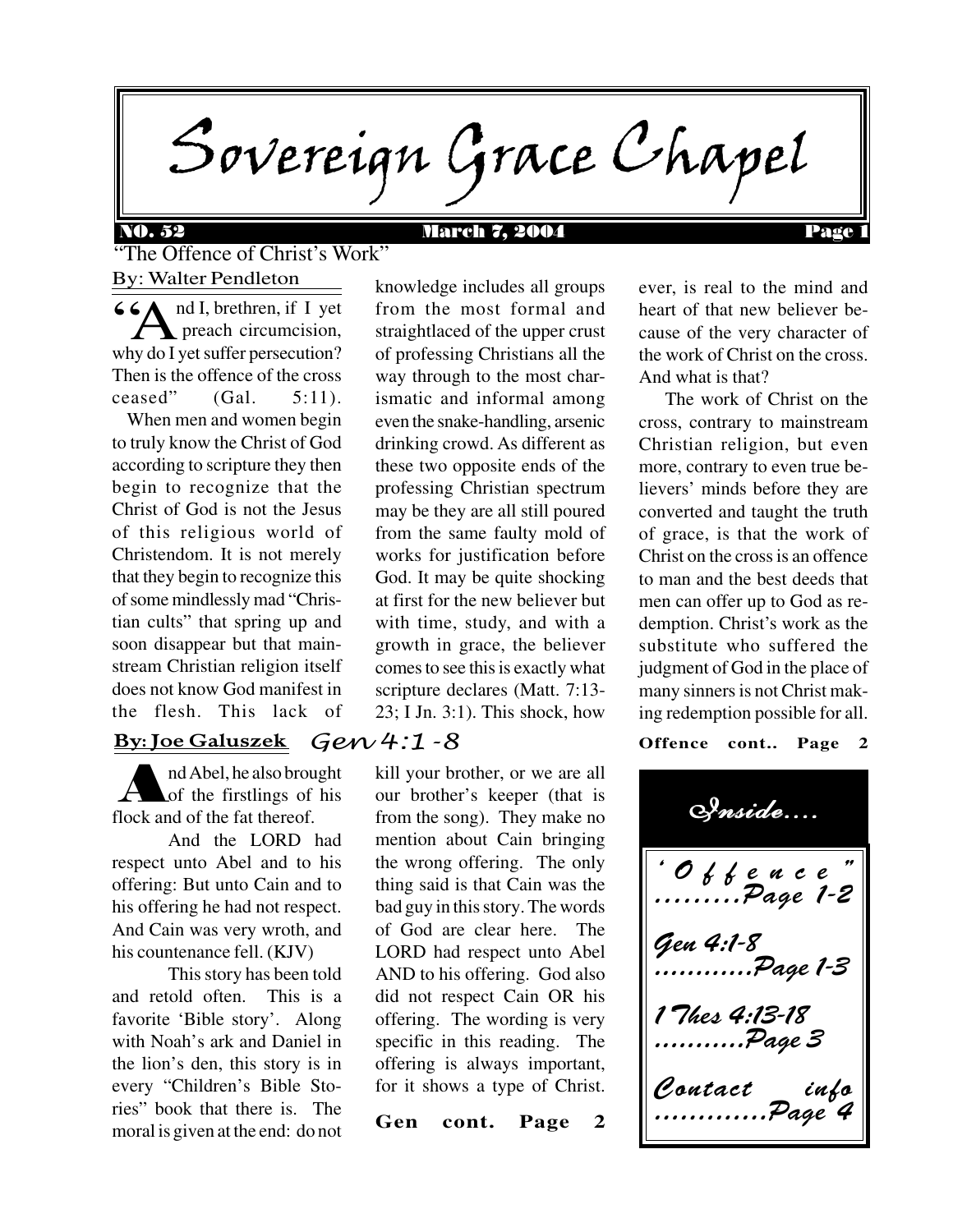### NO. 52 March 7, 2004 Page 2

## **...............Offence (cont.)** This is the common thread of

error that links all of professing Christian religion together from one end of the religious spectrum to the other. They all have a message that is universal in its purpose and offer and...

- 1. Tells all people without distinction that God loves them.
- 2. Tells all people without distinction that God wants to redeem them.
- 3. Tells all people that actual redemption is now up to them to receive or reject.

This common thread of error is a message that plays to the pride and vanity of man and his own sense of self worth and importance. It is often summed up with this exact phrase: "God has done all he can do, now it is up to you." This is a message of works (human effort) for salvation. This is not the message of God concerning His Son Christ the Redeemer.

 Redemption is finished (Gal. 3:13). Believers are justified by the faith of Christ Himself (Gal. 2:16). Personal faith within the individual comes from God at the time of His choosing (Gal. 3:22-23). Christ redeemed those who were already His children and He then, at His own time, sends forth the Spirit to apply adoption as sons to their hearts (Gal. 4:1-6). There is a vast and serious separation made by God's grace itself between those saved by grace and those who are of works (Gal. 4:30).

 The cross of Christ (Christ's sufferings as the substitute) is offensive to the natural heart and mind. Those who want to perform some effort in their redemption, no matter how small that effort may be, are offended when told that redemption is based upon Christ and His sufferings alone. While all the different groups of the Christian religious spectrum hold that faith is a human effort exercised by man in his freewill for justification, the truth of scripture is that faith is the free gift of God apart from human effort (Eph. 2:8-10). Men and women believe by the sovereign purpose of God in resurrection power (Eph. 1:19-20). Faith is not the same as circumcision, nor the same as church membership, nor the same as baptism, nor the same as preaching, nor the same as trying to keep the Ten Commandments, nor any other human effort because faith is not a human effort. The reason these other so-called Christians cannot say this outright is that to do so puts salvation and all its blessings (redemption, righteousness before God, justification, etc.) in the hands of God almighty to give to whom He pleases. They are offended by that message. And so be it by the scriptures own testimony. The death of Christ on the cross declares loud and clear that…

- 1. It is beyond man's ability to work up that which truly honors God.
- 2. What man does work up is shot full of pride and **Gen cont Page 3**

self will.

3. Man's best deeds are altogether rotten in God's sight.

The offence of the cross ceases when men try to make the message of Christ more palatable to humanity. The less people are offended by the message the further one has departed from the message of Christ. It has gone so far that even faith and repentance have been made out to be the products of human will, and man loves to have it so. The true offence of the cross of Christ is not determined by the scale in which it offends infidels who believe not the Bible to be the inspired word of God, but it is rather determined by the offence it brings to Bible believing persons!

#### **.......................Gen (cont)**

The LORD was always concerned with the offering. He gave directions to the smallest detail of what they were to be and how they were to be offered. It was not just dumb luck that Abel brought a lamb. For if they were totally ignorant, how would they have known to bring an offering at all? Genisis 4:9 is the beginning of a conversation between the LORD and Cain. God spoke to this man; it is reasonable to assume He had spoken to Cain, Abel and Adam.

God clothed their parents in the skins of an animal after they had sinned in the garden of Eden (GEN 3:21).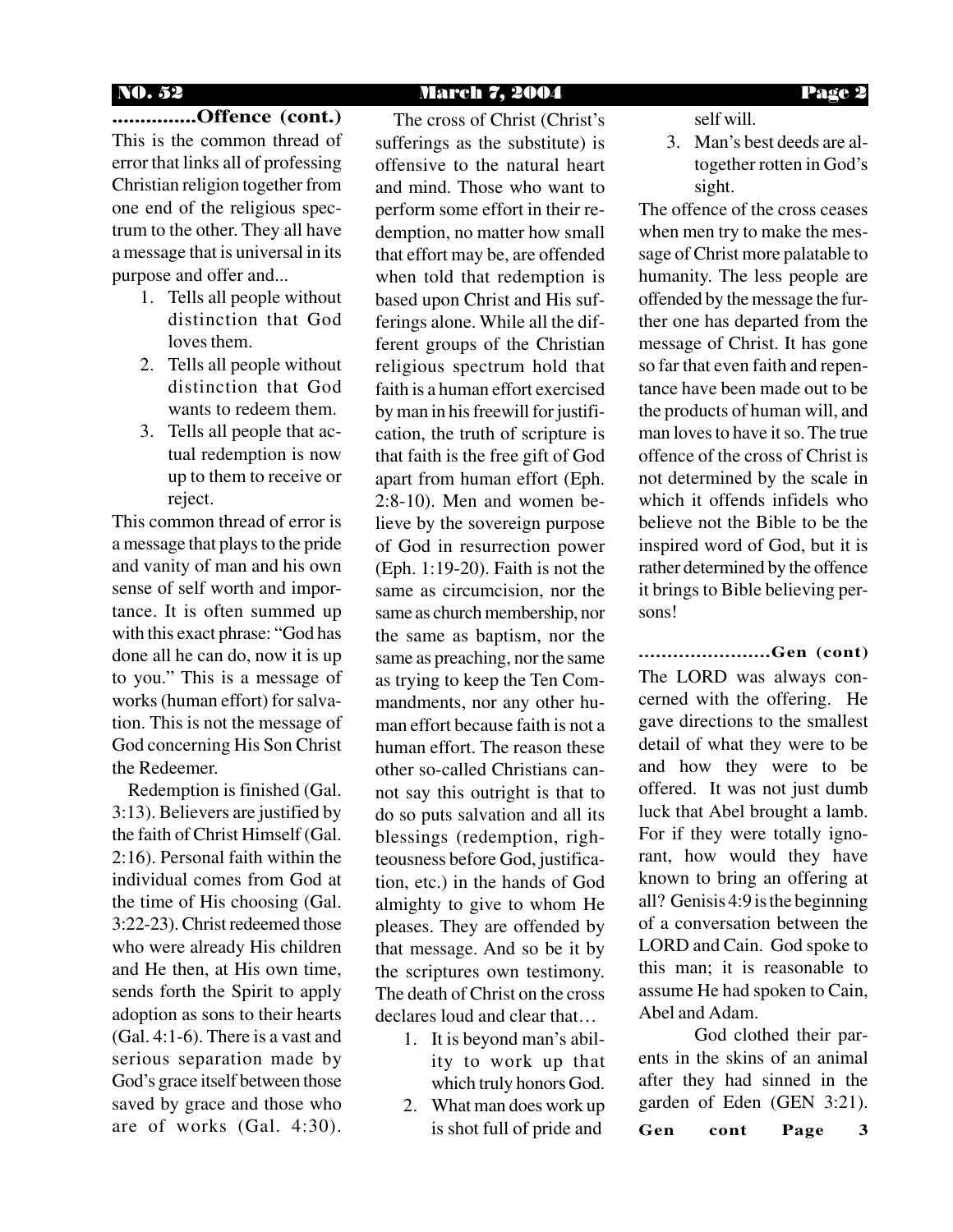#### NO. 52 March 7, 2004 Page 3

**................Gen (Cont.)** This was another picture of substitution, the work of Jesus Christ. Cain was a bad man; this was shown in the choice of his offering to God. He gave of the fruit of a cursed earth. No blood was shed in Cain's offering and without blood, there is no remission of sin. The blood of a lamb could not take away sin, but it was a shadow of Who was to come. These offerings in the Old Testament were pictures of what God's only begotten Son was going to do for His people. Cain thought he could please God with what he had done with his own hands. This showed that Cain's heart was not right with God. He was against God before he killed Abel. His offering showed that, and Cain's behavior was the result of the hatred that was already in his heart. Death awaits all who do not follow God's ordained way.

### By: Joe Galuszek **1 Thes 4:13-18**

or the Lord himself shall descend from heaven The U.S. or the Lord himself shall<br>with a shout, with the voice of the archangel, and with the trump of God: and the dead in Christ shall rise first: "Comfort on another with these words." This world, as it is now, is not all that believers have. Our Lord is coming back. He is not finished with this world or with His people. Jesus Christ will return to this world, bodily. He will descend from heaven. Do not worry if we are alive when He comes back. If we are alive then, it will not prevent the return of those who have gone on before us.

The dead in Christ will rise first. Paul's refers to these, before verse 16, as "them which are asleep." In PSA 23:4 David said that we "walk through the valley of the shadow of death." Believers do not walk through the valley of death, only the shadow of it. Christ Himself said in JOHN 11:26: "whosoever liveth and believeth in me shall never die." Believers will never die. This is one of those "great and precious promises" given by Christ Jesus to His people. Those who sleep will awake on that day when the Lord descends from heaven with a shout and with the trump of God. Then those that are alive and remain will rise with those that were asleep in Christ to meet the Lord Jesus Christ in the air. After that nothing else much matters, for we have this promise: "and so shall we ever be with the Lord." I do not know all that will happen then, but I do know some things from the scriptures. His people are going to live and reign on the earth with Him. They are going to be perfect like Him; these mortals will put on immortality. Their corruptible bodies will be made incorruptible. This earth, one day, will be totally cleansed and remade, and in it will be righteousness. Jesus will be the light. There will be no darkness. Comfort one another with these words.

11 *It is* a faithful saying: For 2 Tim 2:11-19

- if we be dead with *him*, we shall also live with *him*:
- 12 If we suffer, we shall also reign with *him*: if we deny *him*, he also will deny us:
- 13 If we believe not, *yet* he abideth faithful: he cannot deny himself.
- 14 ¶ Of these things put *them* in remembrance, charging *them* before the Lord that they strive not about words to no profit, *but* to the subverting of the hearers.
- 15 Study to shew thyself approved unto God, a workman that needeth not to be ashamed, rightly dividing the word of truth.
- 16 But shun profane *and* vain babblings: for they will increase unto more ungodliness.
- 17 And their word will eat as doth a canker: of whom is Hymenaeus and Philetus;
- 18 Who concerning the truth have erred, saying that the resurrection is past already; and overthrow the faith of some.
- 19 ¶ Nevertheless the foundation of God standeth sure, having this seal, The Lord knoweth them that are his. And, Let every one that nameth the name of Christ depart from iniquity.